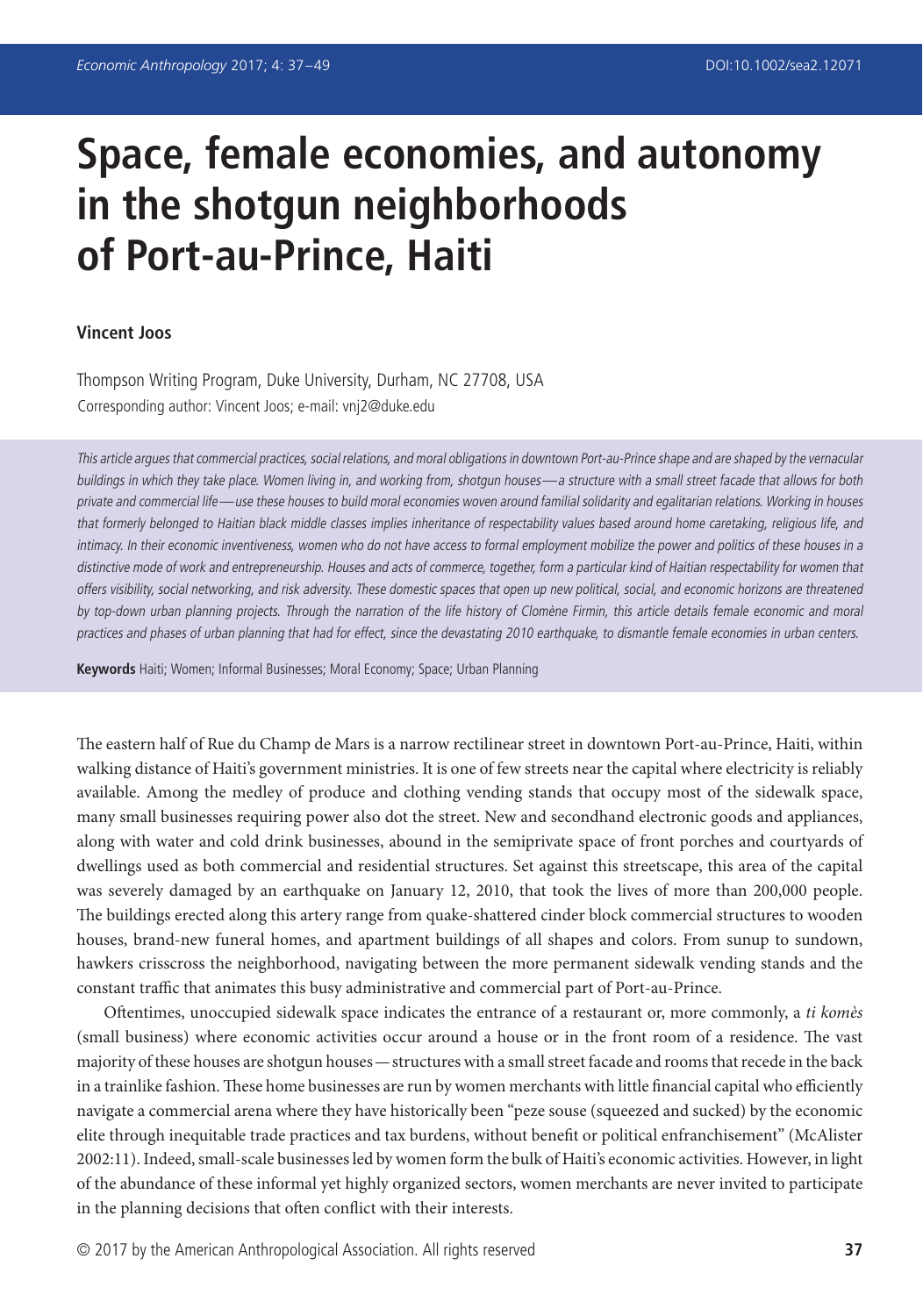This article explores the symbiotic relationship between the most common Haitian residential structure— the shotgun house—and the female-run commercial activities that form the backbone of the rural and urban economy in Haiti (Anglade 1982; Rémy 2008). Previous scholarship has examined how historically relevant built environments shape cultural, social, and political practices by exploring "the affects of an outer environment and those of interior human selves, as they are interrelated" (Navaro-Yashin 2012:24; Allen 2014). In their businesses and economic inventiveness, women mobilize the power and affect politics of these houses in a distinctive mode of work and entrepreneurship. I build on this previous scholarship by detailing daily life and commerce in a shotgun house. I focus here on how women living in, and working from, shotgun houses use these houses to build moral economies woven around familial solidarity and egalitarian relations. Working in houses that formerly belonged to Haitian black middle classes, women's social entrepreneurialism taking place in a domestic sphere I describe appears as a practice traversed by multiple social positions and flexible modes of organization and values.

My work considers space as "produced through a complex set of overlapping societal agencies" (Till 2009:126). The contemporary realities of postearthquake urban planning are analyzed as result of the disintegration of complex social nodes by institutions that conceive of space as a blank, abstract surface that can be measured, divided, sold, and reshaped at whim (Lefebvre 1991:57). Yet, in contrast to Arendt (1973) and others who emphasized these intimate economic–domestic spheres as sheltered from political action and public life, I argue that commercial use of domestic space opens up new political, social, and economic horizons through the fluid entanglement of differential moral values, spatial textures, and practices.

In drawing on the life history of Clomène Firmin, a *ti komesan* (small merchant) who lived and worked in Rue du Champ de Mars from 1994 to 2014, my work explores the intertwining relationship of gender, commerce, and space. I describe flexible economic practices and their relationships to urban built environments and argue that a legacy of house rules, morals, and class values associated with the appearance and function of houses condition the spatial and economic expansion of female-led businesses.Though the 2010 earthquake deeply reshuffled popular economic networks in the capital, the destructiveness of top-down urban planning and renewal in the postearthquake moment, ultimately, is far more comprehensive than "natural" disasters in the way it destroys the grace, aesthetics, capital, and connections that women achieve with these houses. Using the context of a 2014 phase of destructive state-sponsored urban planning in Haiti, I analyze how the loss of specific social and spatial configurations enabled many women to get by and thrive as *ti komesan.*

# **Urban planning along Monatuf**

In the mid-eighteenth century, French urban planners designed this part of town near the capital that included a square-mile grid of rectilinear streets named Monatuf. Construction was completed in 1751, but it was reduced to rubble the same year by an earthquake. In 1770, Monatuf was again ravaged by an earthquake, followed by multiple fires and bombings throughout the nineteenth and twentieth centuries (Jérémie 1922). During the colonial period, this neighborhood was surrounded by produce markets and administrative buildings and was the residential hub of both state employees and "small traders and merchants, all the urban population that works hard all day to make ends meet" (Corvington 1992:54). The colonial grid has been, and remains, a socially mixed neighborhood in a highly compartmentalized port city.

In the 1950s, Monatuf became the main residential hub of the black middle classes who consolidated themselves during the presidency of Léon Dumarsais Estimé and the dictatorship of François Duvalier. During the 1960s, however, mass rural migration to Port-au-Prince diversified Monatuf as a working class and small merchants moved in while middle-class homeowners started slowly but steadily to move away (Manigat 1997:94). After the ousting of Jean-Claude Duvalier in 1986, Monatuf became denser as rural migration picked up. While confined in the many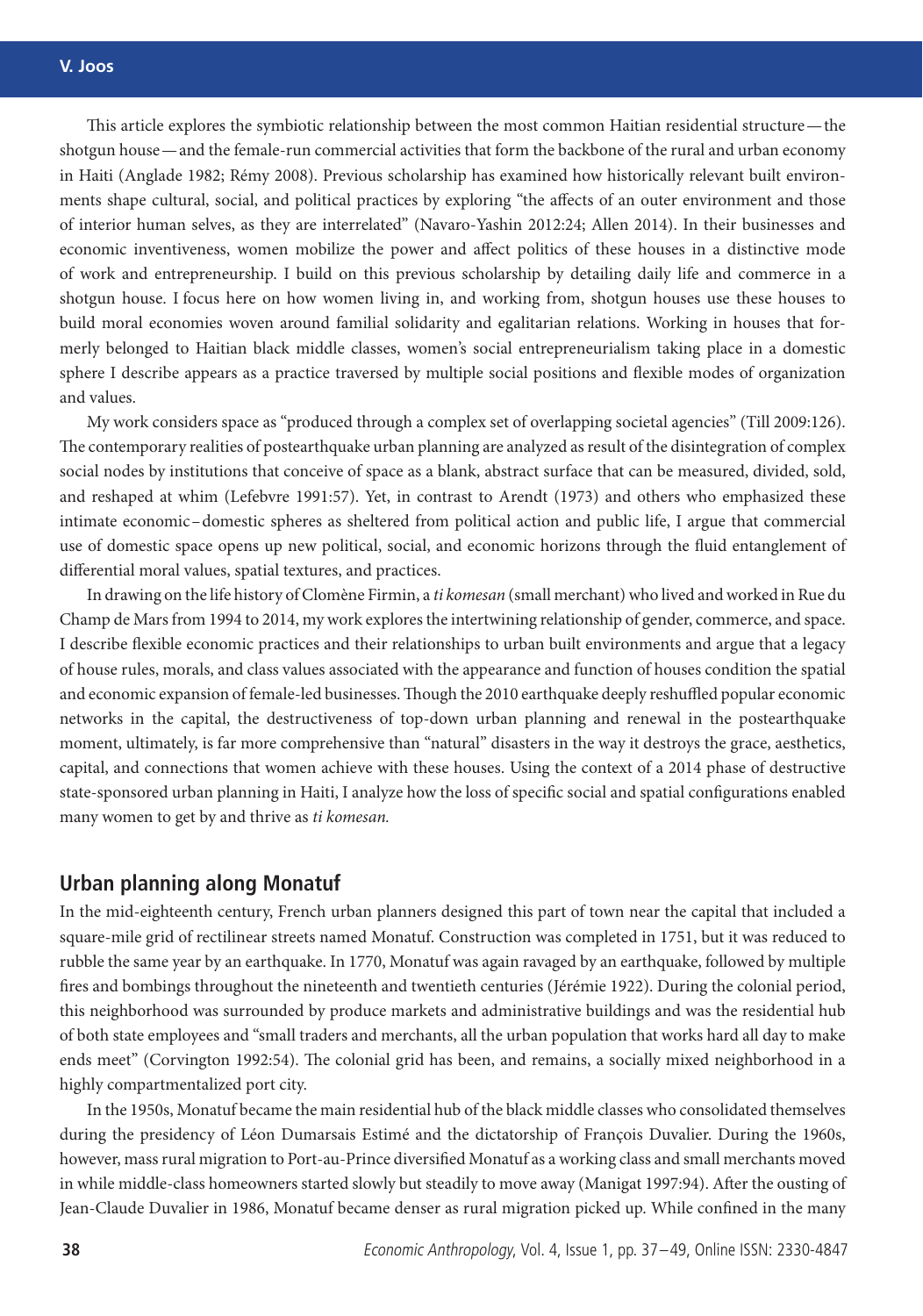produce markets of the city during the dictatorship years, merchants began to use street and home space in the well-trafficked part of the capital to settle all kinds of businesses. With the closing of the majority of formal shops in the main streets of downtown after the 2010 earthquake, Rue du Champ de Mars became one of the main commercial centers in *intra muros* Port-au-Prince.

Alongside the historical contexts that have shaped urban planning decisions since the colonial era and throughout most of the nineteenth century, shotgun houses were the predominant residential and commercial structures on Monatuf (Vlach 1975; Corvington 1992:111). Shotgun houses are trainlike rectangular structures comprising a small front porch (12–14 ft.) and multiple 12-by-12 rooms that can retreat deep into back courtyards. Often called *ti kay* (literally, "small house") in the countryside, where it is ubiquitous, the shotgun house "likely had its origins among African maroons who built houses of a similar type in the rural mountains of Hispaniola during colonial times" (Shujaa and Shujaa 2015:765). These houses remain the emblematic buildings of the rural *lakou*—a central courtyard surrounded by homes of extended family groups that stands as the main mechanism of a rural "egalitarian system without a state" (Barthélémy 1990:28). The shotgun house has been and remains the residential and organizational space of a fiercely independent peasantry whose commercial and social practices built against "the mode of production of the large sugar plantations" (Nesbitt 2013:2) infuse daily life in urban centers.

The front porch of the rural shotgun house often serves as a social gathering space, while urban shotguns' front porches and first rooms are often used as commercial spaces. Adding or removing rooms from these houses is common practice, and the modular possibilities of the shotgun house allow spatial recombination for familial or commercial needs. It is a form of architecture that is always in the making and that escapes static symbolic interpretations (Kahn 2007:53; Marchand 2001:x). Moreover, with its elevated ground, steep roof, and light building materials, the shotgun house has the ability to resist disasters. Among vernacular structures, wood frame with stone or brick infill buildings sustained the earthquake very well, while infilled concrete frame systems performed poorly (Fischer 2010; Lang and Marshall 2011:345). Some of the shotgun houses of Haiti have been standing since the early eighteenth century (Edwards 2009:66) and have sustained multiple disasters. The spatial configuration and architectural details of these houses provide a built archive reflecting at once the values of the rural *lakou* and the spatial needs and tastes of their former middle-class owners.

Most businesses located in shotgun houses or buildings based on a shotgun plan (Edwards 2004:184) are managed by women, who have formed the majority of the merchant class in urban and rural Haiti since the 1804 independence of the country (Anglade 1982; Mintz 2010:107). As Mark Schuller notes, "women are overrepresented in the lowest-paid informal sector (77 percent) while vastly underrepresented in the professional private sectors (11 percent) and public sector (4 percent)" (2015:192). Marlène Rémy estimates that women sell 90 percent of basic-necessity products in the country. They range from itinerant sellers of agricultural produce in bulk and retail to market vendors and merchants who sell small quantities of goods from their homes (Rémy 2008:164).

# **Rural migrations**

Rural migration within Port-au-Prince and the concomitant rise of small businesses increased during periods of the twentieth century, marked by a concentration of services and industrial jobs in the capital while the robust rural market economy was left abandoned (Anglade 1982; Tobin 2013). The American occupation (1915–34) and the Duvalier dictatorships reinforced and achieved centralization of administration, services, and industries in Port-au-Prince. At the end of Duvalier's rule, and notably under the impulse of the 1983 Reagan Caribbean Basin Initiative that provided trade and tariff benefits on certain products, Haiti "operated as a supplier of garments, dolls, magnetic tapes, and electronic equipment" (Trouillot 1990:202). Because of the concentration of seemingly stable jobs and educational opportunities in the capital, migrants moved to the capital and began to transform the city by creating spaces where they could live and trade on their own terms.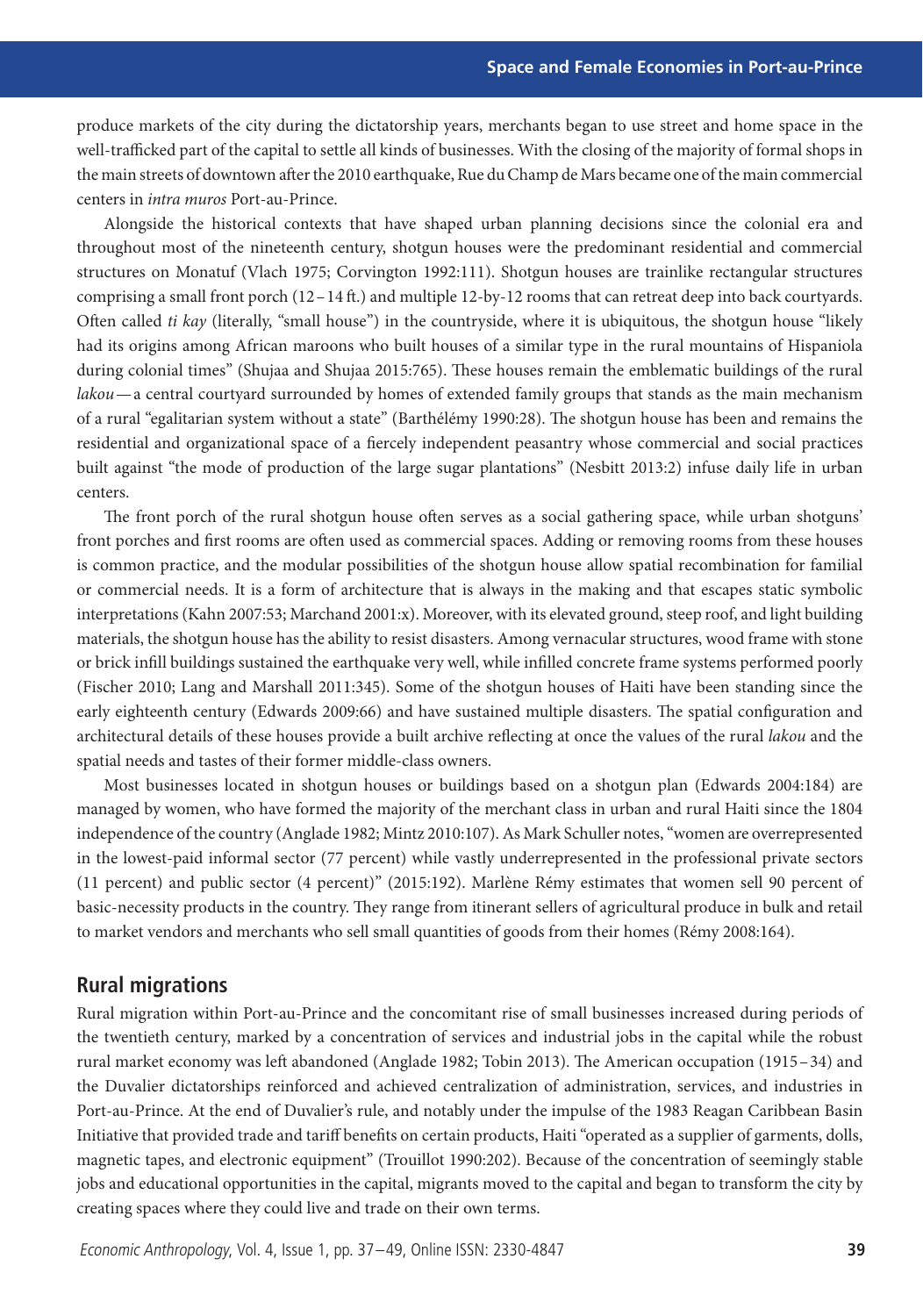The massive importations of goods and food from the United States that began in 1994 after the end of the coup years (1991–94) only reinforced rural migration and the withering of rural economies. For instance, when the Haitian government decided to cut the tariff on imported rice from 35 to 3 percent, artificially low-priced American rice replaced Haitian-produced rice in the markets. Where previously Haiti was self-sufficient in rice production, the country now only produces 20 percent of its rice (Ansari 2010:11; Dupuy 2013). These importations greatly disrupted market economies in which women found work as vendors, intermediaries, and bulk sellers of Haitian-grown produce (Lundahl 2013). Even though trade liberalization reinforced male-dominated formal sectors, women vendors were able to adapt to these processes. They operate on a small scale and make use of social relations and trust-based credit systems in their transactions. They manage restaurants; sell produce; and import dry goods, cold drinks, ice, frozen goods, and cosmetics, working from their homes, while male vendors perform the riskier business of peddling goods on the streets. As Laura Wagner (2014:368) notes, though experienced with domestic work and subaltern low-paid positions in industries and services, many women prefer *ti komès* because it enables them to work with flexible schedules, engage with people they trust, and do the domestic and familial chores in continuity with their businesses.

# **Clomène Firmin: A ti komesan in downtown Port-au-Prince**

Clomène Firmin moved into Rue du Champ de Mars in 1994, when her daughter Franceska was four months old. I first started visiting her house in September 2013 when my field associate, art historian Aland Joseph, introduced me to her. Clomène's quiet front courtyard is an ideal place to rest and relax in this very busy part of the city. As a friend of Aland, I was invited into the circle of acquaintances who could enter the gate and enjoy refreshments in the front courtyard. I came there to read and write frequently and had my first conversations with Clomène's husband, Alain. Clomène, her family, and I slowly built our friendship, and I began to document her life and work when she learned her house would possibly be demolished in January 2014. We used parts of her life story, which we collaboratively crafted, to generate funds through online crowdsourcing when she and her family lost their business and house in July 2014. Often, along with Aland Joseph, I took photographs, recorded conversations in my notebook, and wrote down my observations. Here I use field notes and three interviews recorded with Clomène and her sister Monique in February 12, 2014; March 23, 2014; and June 2, 2015.

Clomène Firmin was born in 1972 in Chambellan, a small commune located in the mountains at the southwestern tip of the island. She was 11 years old when she moved to Port-au-Prince to perform domestic work for a family inhabiting the southeastern *katyè popilè* (popular/low-income neighborhood) that started to expand after 1986. Until May 2014, she lived in the shotgun house where she had worked as a maid from 1994 to 1997 for a widow who held a job in the Presses Nationales, a state-owned printing company.

Since the 2010 earthquake, Clomène's sister Monique and three of her children have lived in this  $13 \times 48$  ft. four-room house. The house was likely built in the 1910s, given the stucco Greek columns sustaining the gable and ornamenting the front porch that became fashionable during this era in the Caribbean (Crain 1994). It has a corrugated iron steep roof and high ceilings, with elevated floors tiled with pink and green earthenware tiles. Its well-built timber and brick structure enabled it to resist the earthquake. The back courtyard comprises a small outdoor bathroom with a deep well and an area covered by a tin roof that covers the three large chest freezers that enable Clomène to manage a sustainable cold drink business. Monique sells fruits from the front courtyard, starting in late afternoon, when she is done with her daily chores. By adding covered space to the house, Clomène takes full advantage of the modular possibilities of her shotgun house without compromising the privacy of her family. The three main rooms are locked during the day, except when Clomène receives clients or friends in her living room, which is richly ornamented with original sculpted wood. Both sisters were able to generate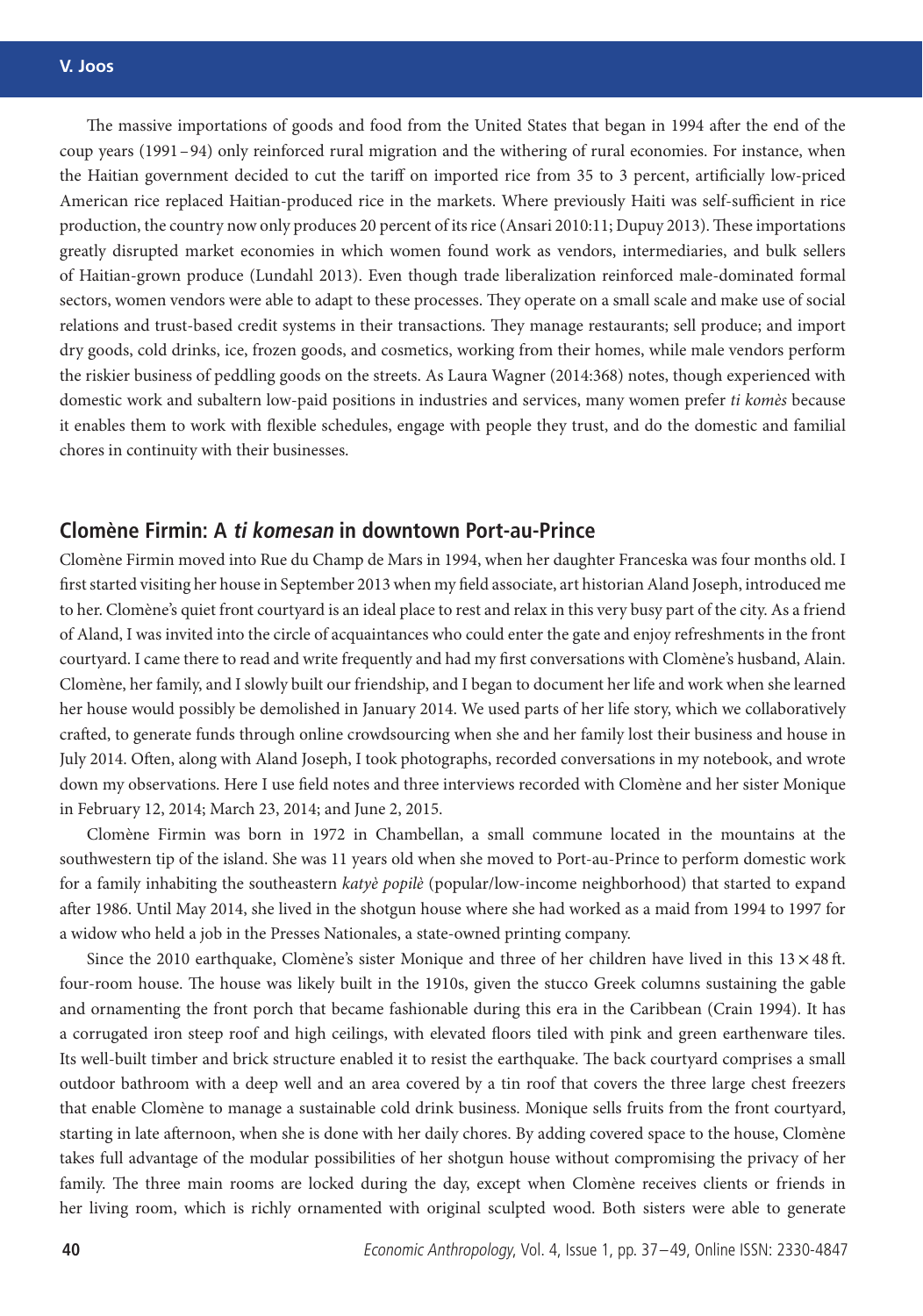sufficient income to allow their families to live, and they often told me they found their lives in this part of the city agreeable.

## **Race, class, and gender**

While Clomène Firmin's story and trajectory are unique, the physical violence, tense and often humiliating hierarchical relations, and lack of economic possibilities she had to overcome are common among women from the provinces who seek employment in Port-au-Prince (Wagner 2014). Geographical origins, skin color, and social class powerfully restrict access to the small pool of jobs offered in the nongovernmental organization (NGO) sector, state administration, or private industry. Women face structural violence in the form of often invisible legal and economic systems fostering inequality and feminizing poverty in a context where "intersectionality, or the multiple forms of oppression based on distinct but overlapping identities," limit their possibilities (Schuller 2015:190).

Even though structural constraints are great, *ti komès* and market economy developed a highly heterogeneous commercial field that ranges from subsistence activities to profitable businesses. Given the constraints and stigma black women face in Haiti, it is not surprising to hear Clomène say that she suffered a great deal in her life: "*pase anpil, anpil soufrans.*" Coming from a rural region adds another layer of stigmatization, as urban elites and middle classes reject *moun andeyò* (people from the outside) as nonmodern and unfit for city life (Barthélémy 1990). Clomène's poignant life history is unfortunately very common:

I left Jérémie (a major city in southwest Haiti) when I was 10 or 11. In 1982, I remember. I lived in Chambellan, in the commune of Grand Fond. You have to cross a big river to reach my house. It's a beautiful place with plenty of good fruits and vegetables. Not rice with pea sauce [*diri ak sòs pwa*— the most common food in Port-au-Prince]! You have so much more produce. Here it's rice!

I was a child when I left. I was born in November 1972. My mother's cousin placed me as a domestic servant in a home. It was a tough life. I washed, cooked for them. The husband overworked me. I cooked for him, made him coffee. He showed me how to clean with a wet towel, how to mop. If Madame woke up and my morning chores were not finished, she would bang my head on the wall. I cried and cried. If the pan wasn't clean well she would hit me in the head with it. I know what misery is. Madame did not have children. She was newly married.

Then, I went to stay with my aunt [in the Monatuf neighborhood]. I actually ended up longing for my previous employer. My aunt almost killed me by hitting me with pans. If I was long fetching water, she would hit me with a stick. I came to a point where I was asking God to let me die in a car accident. Every day, every day. Before I go to sleep I would pray: God, let a car crash me so my misery ends. I was just a child. One day, she misplaced one earring and accused me of stealing it. It was in a jar and she had forgotten about it. She beat me so hard I still have the scars. I cried, cried, cried. She was a savage person and I've been beat a lot. This is the reason why I manage my own affairs in my own way [*m jere bagay mwen pou kont mwen*].

Clomène found love and affection only in her neighbor's house, which is located a block away from Rue du Champ de Mars. There Madame Batiste, a woman who also came from Chambellan in 1944 to join her husband who worked in the military in Port-au-Prince, took care of her. Madame Batiste, who is today 85 years old, still calls Clomène *pitit mwen* (my little girl) and takes pride in the fact that Clomène carved out a good life for herself despite all she endured. She receives food, gifts, and long weekly phone calls from her surrogate daughter, who recalls that her *manman* taught her how to trust people again. Clomène often stated that she and her family would never go hungry in this part of town because Madame Batiste and her daughters would always take care of them. In this family, Clomène rediscovered the egalitarian practices of the *lakou* that she employs in her daily business. *Ti komès* and the relations of trust and reciprocity it mobilizes allowed Clomène to escape the physical and psychological violence many women endure as domestic workers. See Figure 1.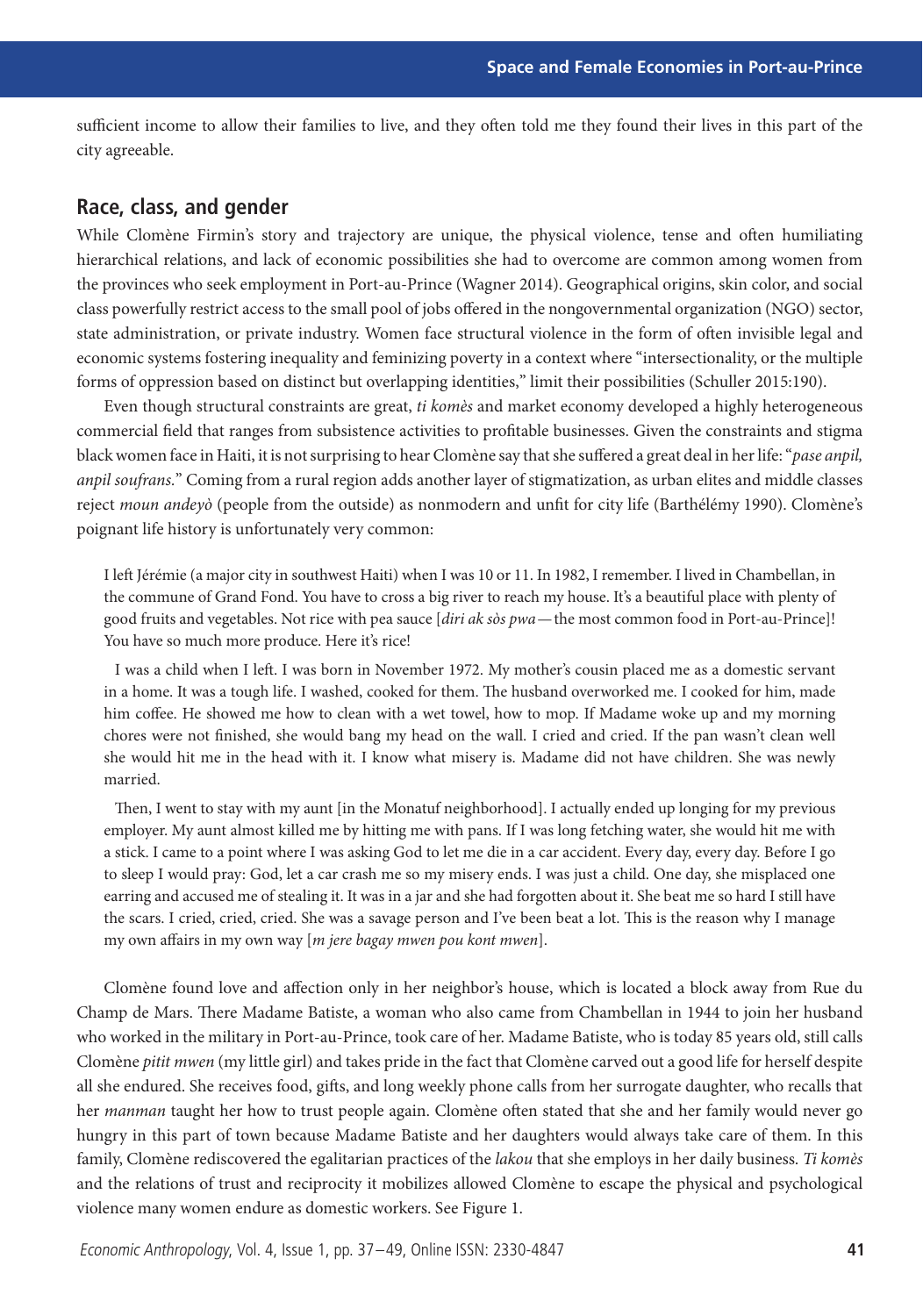

**Figure 1** Clomène Firmin, February 2014. Photograph by Aland Joseph.

# **Moral economies in domestic spaces**

Clomène operates as the head of her household, controlling finances and labor, while her husband, Alain, works in a *bank bolèt* (lottery kiosk) and participates full time in the street economy. According to Abrahams, these gendered spheres of work mark off "differences of orientation, activity and value systems between the female system of respectability and the male valuation of reputation maintenance" (McAlister 2002:89). Clomène's business practices, however, oscillate between the values of middle-class self-interest and autonomy linked to the so-called formal sector and the dominant values of multiple small-scale economies in which "the outcomes of residents' reciprocal efforts are radically open, flexible and provisional" (Simone 2004:408; Kinyanjui 2014). She was raised on a small farm where she lived with her extended family, sharing food and chores and partaking in spiritual practices in the familial *lakou*— the compound where familial, social, and work life is organized from (Wagner 2014:80). Port-au-Prince rural migrants kept the *lakou* household pattern even if its most salient spatial dimensions couldn't be reproduced (Laguerre 1984:173). Notably, the horseshoe-shaped organization of *ti kay*—vernacular houses, mainly shotgun structures—has almost disappeared in the capital. Nonetheless, the *lakou* is still an effective form of cooperation and social organization in Haiti today (Bulamah 2013).

Many people living in Monatuf today have work or kin relationships with proprietors who passed away, went to live abroad, or moved elsewhere in the city. In February 2014, my field associate, Aland Joseph, and I conducted a small survey to see who rented and who owned the places they lived in. On a random sample of 50 housing units in the Rue du Champ de Mars area, we found out that 8 percent of the units were occupied by proprietors, 44 percent were rented, and 40 percent were inhabited by people who had ties to proprietors or worked in these houses. This short survey pointed to a peculiar mode of inheritance where bonds with house owners allowed people to stay in the houses.

After years of difficult low-paid domestic work for family members and people who mistreated her, Clomène came to Rue du Champ de Mars to work for Madame Lucille in 1994. She developed a strong relationship with her that entailed adherence to certain social and moral obligations. Once Madame Lucille settled in Canada in 1997, Clomène was allowed to stay with Clomène's family in Madame Lucille's house to keep it in good shape and to have it ready whenever she would visit Haiti. As Clomène states,

I like Madame Lucille because we lived well together. When she comes back from Canada, I prepare the house for her. I know she likes shallots, so I buy shallots. I know she likes smoked herring, so I buy smoked herring and I make *paté* for her [a savory pastry filled with tomato and herring sauce]. I fix the house and prepare her meals because I don't want her to suffer [*m pa vle li soufri*]. That's why she loves me too.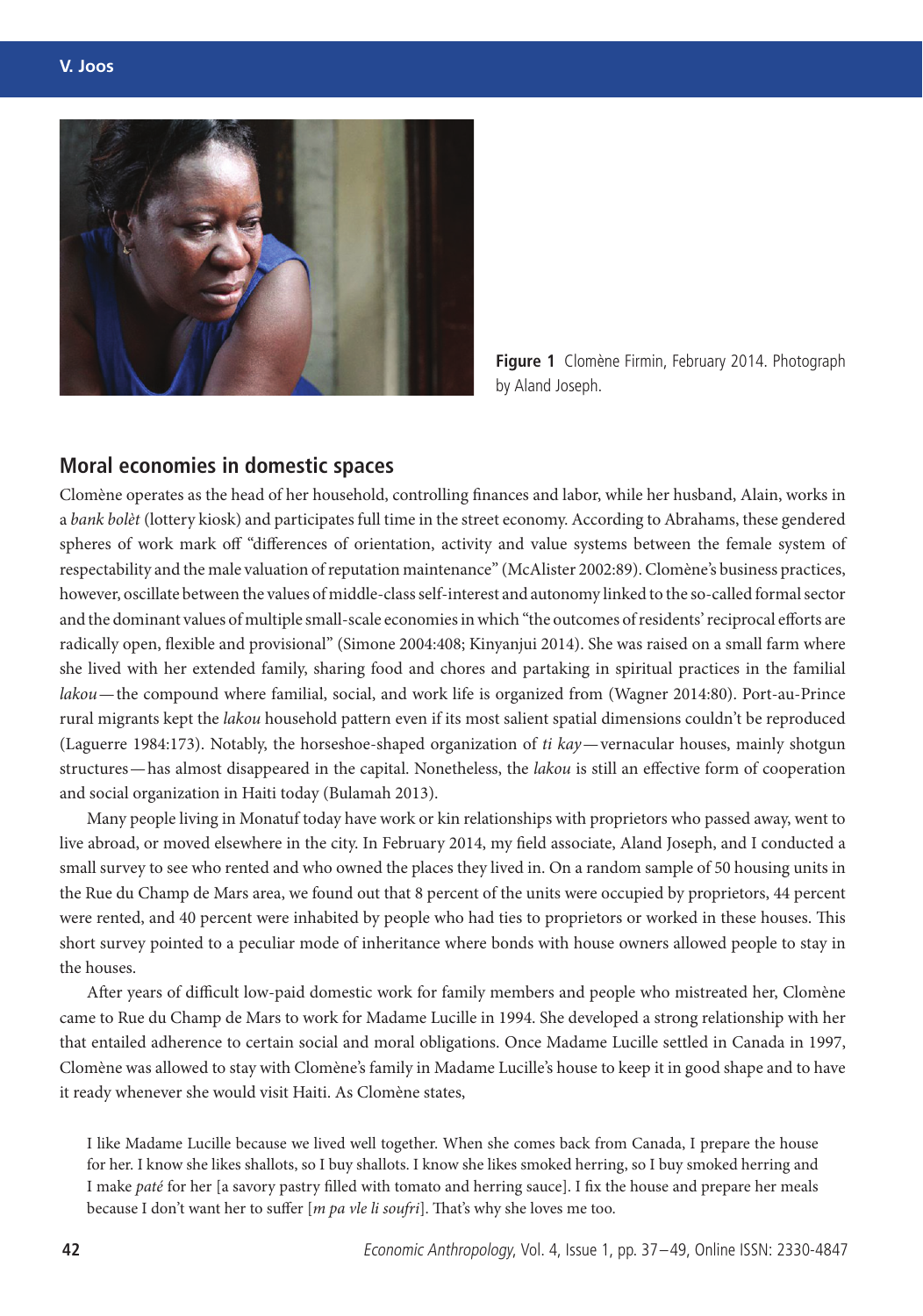Her distant family gossips about me. Her cousin and distant relatives do. But she says that I am the one who needs to take care of her house. Her house looks good, and she appreciates that. When she last came in 2008, she felt the house was beautiful and clean. She's very old, she cannot work, so I'm taking care of her. We're like family ... . I am very careful not to engage with too many people in the neighborhood because people gossip. I don't engage with people living too close to my house. I visit people in the neighborhood I know very well, but not very often. You have to be very careful. Madame Lucille always told me not to engage too much with people in the neighborhood, she doesn't want too many of them coming here. And I'm the same, I don't want too many people coming here. I live here by myself, with my children, my friends and my family. I don't go and sit at other people's houses. I don't like these kinds of things.

In this excerpt of an interview I conducted in her courtyard in March 2014, Clomène explains how she maintains her respectability by limiting her pool of relations. While Madame Lucille wasn't financially wealthy, she was educated, spoke French fluently, and had strict rules for herself as a woman of relatively high social status. She valued her middle-class standing based on formal work, privacy, family, and home, all of which fill the contours of European-influenced Caribbean respectability for many women of her social class (Burton 1997). However, Clomène accommodates Madame Lucille's rules by using the front room of the house as storage space and by engaging with her network of extended family and friends she built over the past 30 years living in the Monatuf area. Churchgoing, participating in children's school activities, screening relations for herself and her relatives, practicing an absence of neighborly promiscuity, and a desire to appear as a married and morally upstanding woman are values and practices Clomène makes a part of her own social self. This way of self-presentation enables her to access middle-class social networks she would not otherwise have access to as a black woman born in the countryside.

To demonstrate her ability to tap into broader social networks than one might expect given her social background, during my field research, I noted that state employees, teachers, and professors or Haitian NGO workers stop by Clomène's house to check out her merchandise, including new shoes, shirts, and cosmetic products. These visitors whom she allows in her house will sit, engage in small talk, and drink an ice-cold *gazeuze* as if it was a courtesy visit. During these particular visits, her living room operates as a shop, with all sorts of commodities carefully lined up on tables covered with white cloth. In these moments, the ornamental and material details of her house allow for the former owners' *praesentia,* a term used by Kevin Hetherington (2003:1940) to account for "the involvement of the absent Other within the material presence of social life." Madame Lucille is present not only through her remembered house rules but also in the materiality of the house itself. The furniture and objects she left behind, along with the nonfunctional elements of the house, such as the interior wood lattice, create an aura of middle-class respectability. In the meantime, the cups overthrown by the earthquake in a glass cabinet whose key has been lost or Clomène's belongings packed in crates out of fear of sudden eviction make for an atmosphere that exudes melancholy and ephemerality. Multiple social worlds coexist in a space where social relations are affected by the tangible presence of differential class markers that discharge a sense of stability and vulnerability.

Small commercial operations in Port-au-Prince are highly systematic as they make wide use of codified social relations and rely, like most "community economies," on "trust, care, sharing, reciprocity, cooperation, divestiture, future orientation, collective agreement," and so on (Gibson-Graham 2014:S151). While engaging in commercial respectability by using the inside of her home as a shop and reception parlor for her wealthiest clientele, Clomène also uses the semiprivate space surrounding her house to sell cold drinks, water, and fruit to people she knows and trusts and who may pay her at a later date or exchange other goods and services for what they receive. Respectability and reputation are not oppositional gendered categories; they "overlap, interlink, and mutually reinforce each other" and allow for flexible identities within varied social spheres (Browne 2004:188). Preserving one's perceived integrity and honesty and following principles that help build both reputation and respectability are key characteristics of how Clomène uses domestic settings and spatial, social, and commercial practices. This multivalence in spatial relations enables her to be successful and reinvent herself in an open and community-based female business sphere.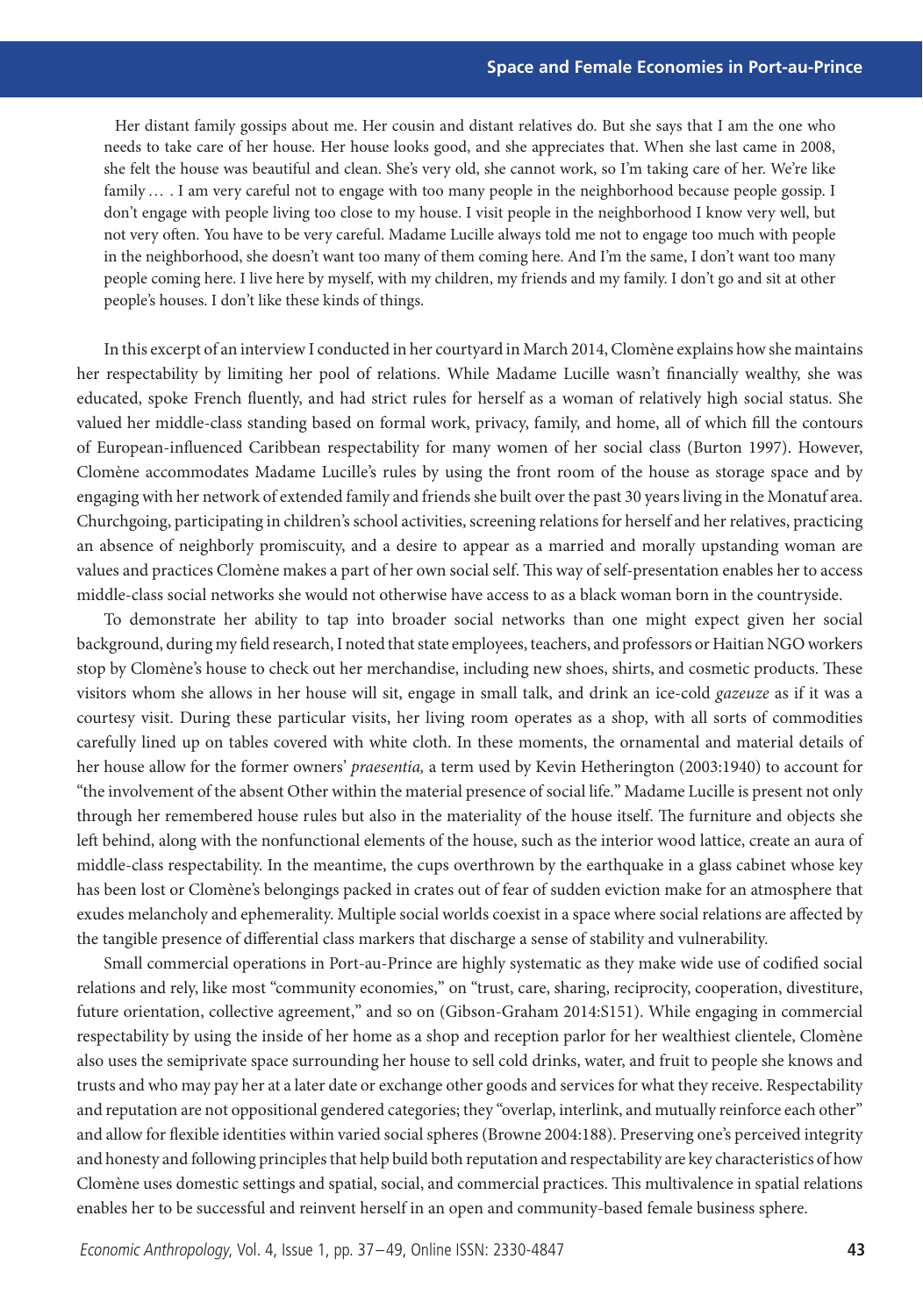## **Doing ti komès in a shotgun house**

Clomène started her business in 1997, when she bought her first freezer and started to sell cold drinks. She quickly saved money and bought two more chest freezers around which, until 2014, an important network of people gravitated. The chest freezers, in less busy hours, became places where one could lounge and take a nap. Rather than being inanimate objects, they are cherished items Clomène and Franceska take great care of, and they are deemed more precious than any other furniture in the house. As Clomène states,

My freezers make me live! They make me live! I don't make credit. I sell water bags [*sache dlo*] to four men. There's a water truck that comes by every day. I buy from them, then we put the water bags in the freezers, making sure each freezer is always full. I sell drinks in bulk, and as you know, by the unit to people I know. I have clients who come just for a cold drink. I've been living in the neighborhood for about 30 years, so I know people!

I do all kinds of commerce [both Clomène and Monique laugh at my interest in the details of *ti komès*]. I sell beds but right now I don't have any. I sell mattresses. I sell *pèpè,* I buy *pèpè* Kennedy [secondhand clothes coming from the United States]. You find them in depots not far from the port. Sometimes you make nothing. It's a lot of work to sell clothes. I sell from the front courtyard. Lots of people are coming, they try the clothes, they hesitate, and you need to cajole them in buying … . I sell the good things by the unit [inside her house] and buy bulk the bad clothes. For a while, I also sold cosmetics, but it's a tricky business. If you don't sell fast enough, products go bad. Lipsticks, lotions, soap, brushes, toothpaste, perfume, shampoo, combs, makeup, pedicure sets, body lotion, you know ... . Well, I never sit! That's why I'm getting old fast. My body is stiffening. I don't rest enough.

During the day, she will open and reach into the freezers many times. When she walks Kyra to school, Monique replaces her. Clomène almost never sits. Often, when I came to have lunch at her house, it would take her an hour or so to finish her plate as she would come and go from the dining room in short bursts. Water sales keep Clomène's business viable, and she estimates that she makes about US\$150 of profit per month. Her expenses during a month are quite high. Her husband Alain pays for the school, clothes, and supplies of the two children they had together, Bob and Kyra. Clomène takes care of these expenses for Franceska, who was born before she met Alain. Both Franceska and Bob generate money through small businesses: Franceska cuts hair and gives manicures during the weekend, while Bob repairs small electronic devices and charges batteries of phones and other items for a small fee. Monique contributes as best she can, often bringing discounted produce she obtains through her extensive networks of friends in produce markets.

Everyone in the household also participates in *sòl,* a popular short-term money-saving method ubiquitous in Haiti. For instance, on each Saturday, Monique participates in a *sòl* of seven women and contributes US\$2 for a total pool of US\$14.The lump sum will go to one person in the group each time the money is collected. Clomène explains, "You make *sòl* with people you trust and can reach easily. That's my way of doing it. I'd never engage in something risky like *sòl*with people I never met." As such, Clomène and Monique participate in "solidarity entrepreneurialism," defined by Mary Kinyanjui (2014:96) as self-organized businesses in which "individuals make investments … in collaboration with others" while sharing "business information, ideas and space." Drawing from social practices learned in their hometown, they create and participate in an urban *lakou* where trust and reciprocity are the driving forces of business.

All the women living at the time at Clomène's worked long days. Money was tight, but since 1997, the family has been able to get by, even at times when the prices of all goods suddenly soared. For hardworking women like Clomène, *ti komès* is a way to enter into relations of reciprocity that are disrupted in the violent spheres of domestic work or poorly paid factory work (Schuller 2009). Despite structural constraints that reduce work possibilities for black and low-income women, *ti komès* is a dignifying practice and a desirable life project for women stuck in factories or working long hours in private homes where they are subjugated to psychological and bodily pressures (Wagner 2014). *Ti komès,* to quote Kathleen Millar (2014:49), "opens up the possibility of other ways of fashioning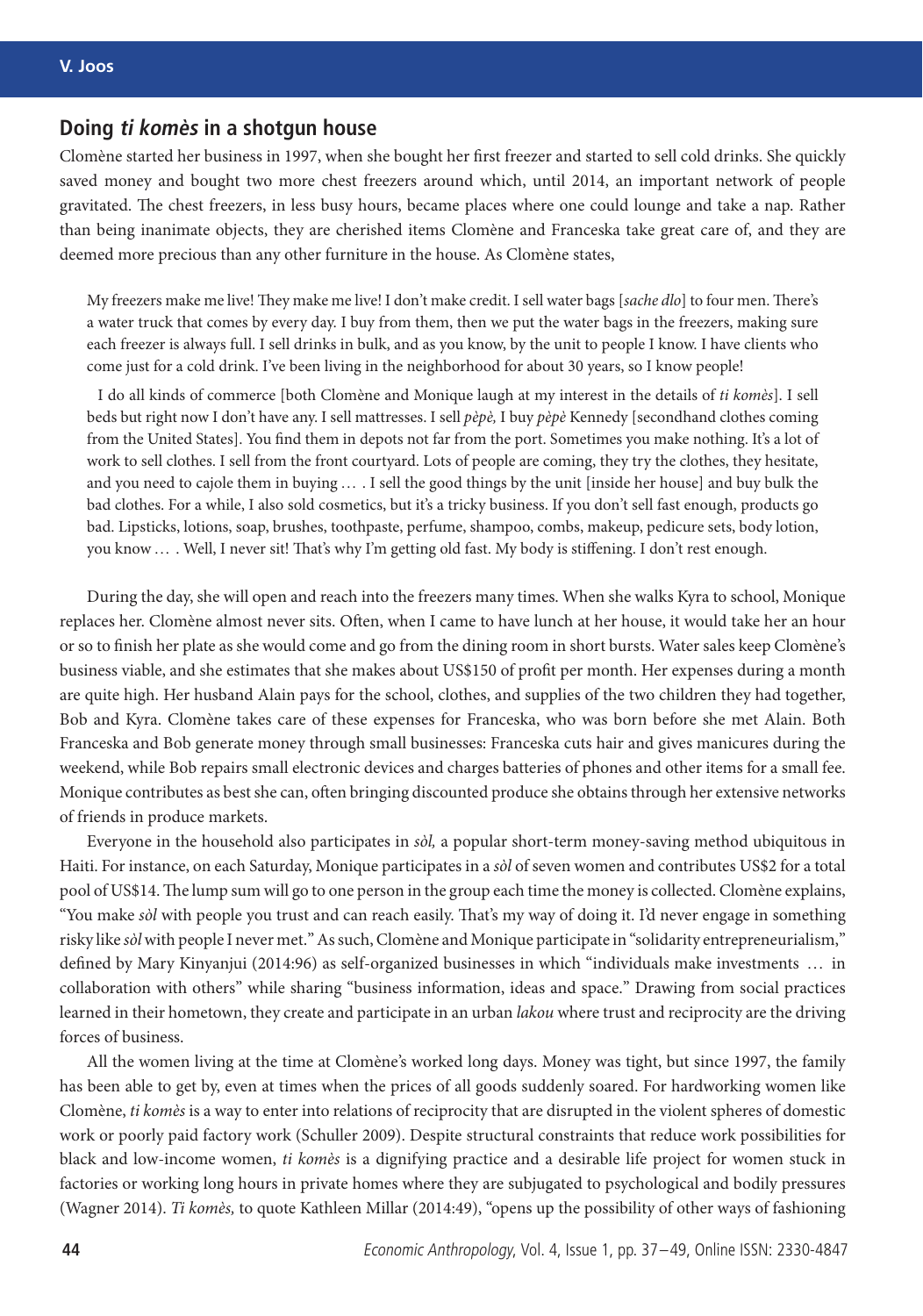work and life." In the case of Clomène, it enabled her to sustain the life she desired and to maintain forms of respectability through the use of a house that opens multiple social positions and relations.

### **Experiencing destructive urban planning**

Since the designation of northeastern Monatuf as a space of public utility through eminent domain laws, residents of this area have experienced deep anxieties because of frequent rumors of demolition. In 2012, the Unit for Housing and Public Buildings Construction, an institution created by the government after the 2010 earthquake, proposed a plan to rebuild what it termed "la Cité Administrative." In the development plan published on its website, no mention is made of the unmistakable presence of thousands of *ti komesan* who live and work there. Instead, the plan calls for the creation of "conditions susceptible to attract private national and international investment" while turning this functional mixed neighborhood into the "heart of central power and of its national institutions" (UCLBP 2012:12). Computer-designed images of the future Cité Administrative present a radically different Monatuf, where four-lane roads cut through corridors of high-rise buildings. The state has never hesitated to demolish entire residential parts of downtown Port-au-Prince without timely warning, as it did for the extension of the national prison in 2008 and for the construction of the Ministry of Justice in 2011.

On April 24, 2014, Clomène called to let me know that her neighbor had shared a letter that stated the neighborhood would be demolished soon. Nobody knew when this would happen, but April 30 was the rumored date. On April 25, I went to see Clomène, who was sitting in her living room at 3:00 p.m., a time when she usually works. That day, however, she felt depressed and didn't feel like working. We sat down together and began talking about the possible demolitions. I recorded parts of our conversation:

I don't know when they will start the demolition. I don't know when I will start to move… . I need to pack my belongings, I'll pull out parts of the house to build myself a little place in Onaville [in the desertlike spaces located 30 minutes north of Port-au-Prince]. I don't have money, there's nothing else I can do. All the people from this area will do that. The state will take this place. People are angry, but you cannot beat up the state … you cannot beat up the state [*Ou pa ka goumen leta* … *ou pa ka goumen leta*]. I need to save Madame Lucille's stuff. That will cost money! Her furniture is so heavy, it's solid wood! Beautiful furniture. I'll go to Onaville, to live on state-owned land, like everyone does.

On May 28, 2014, around 5:30 a.m., Clomène heard the rumbling noises of trucks and bulldozers (Figure 2). In anticipation of this moment, she had already moved her belongings, along with Madame Lucille's furniture, to a small property she owned in Carrefour. At the time, I was bedridden because of chikungunya, a mosquito-borne disease, and could not witness the destruction or help my friends move. Aland Joseph documented this human-made disaster with photographs and audio recordings. Together, we published an article in *Le Nouvelliste,* Haiti's main newspaper, where we described both the megalomaniac downtown masterplan and the sudden loss of homes and businesses for hundreds of Monatuf residents (Joseph and Joos 2014).

Clomène and Monique have not fared very well since the demolitions. Aland Joseph and I led two crowdfunding campaigns that generated US\$2,000 between 2014 and 2015. The money raised helped Clomène and Monique find new homes, but both of them have been depressed since the demolitions. As Clomène receives only 3–4 hours of electricity a day, her freezers stand empty under tar paper on the roof of the house. Monique now lives far away from her sister and survives by selling sandals on the streets. I came to visit Clomène in Carrefour on June 2, 2015. It had been 10 months since I had last seen her. Clomène explained her situation:

The morning of the demolitions, very early, I took away with me what I could take away. We rented a truck, and Mrs. Lucille called some of her tenants who lived in a little house she owns in Kafou. You have people who got hurt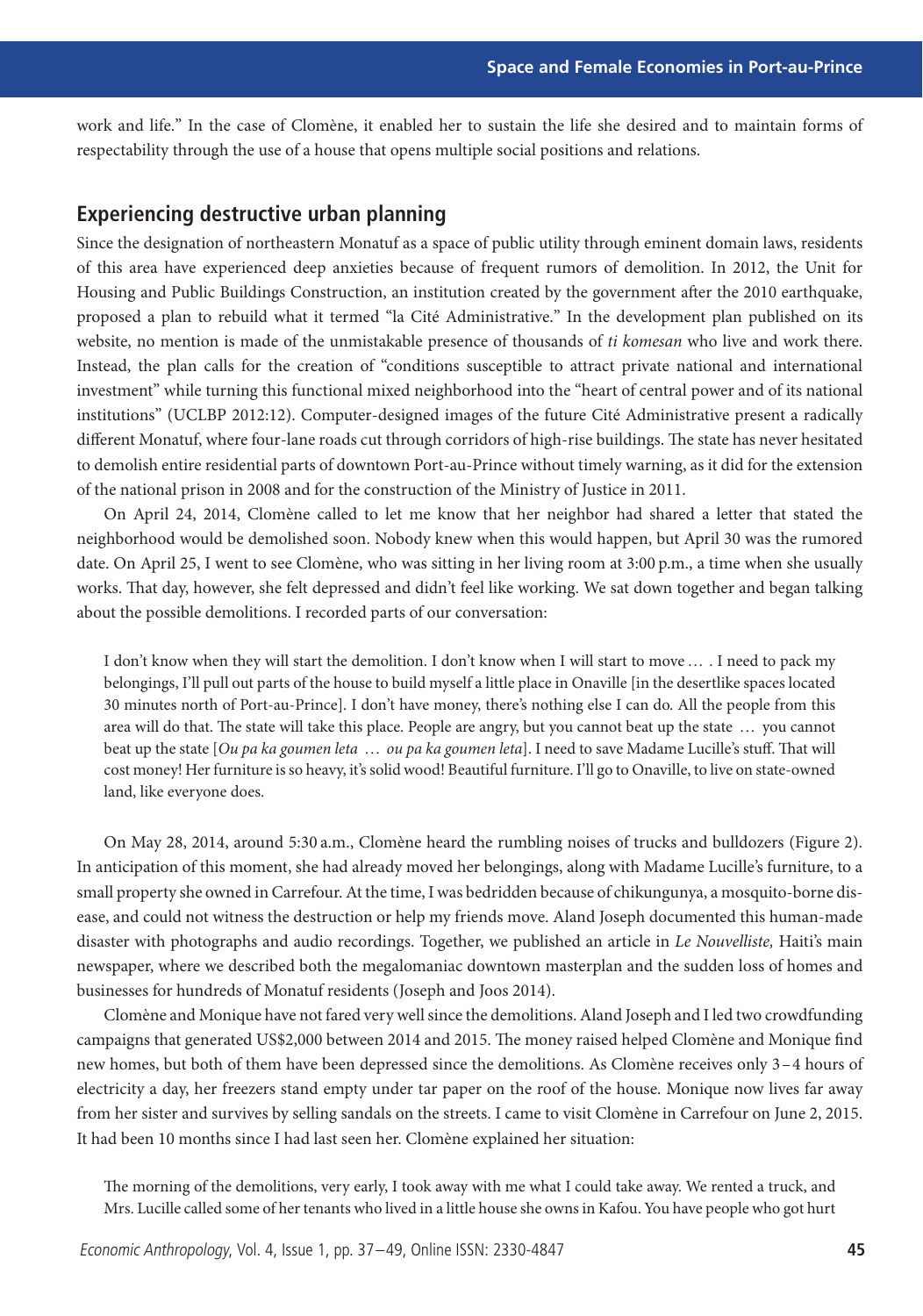

**Figure 2** Clomène Firmin's demolished shotgun house, May 2014. Photograph by Aland Joseph.

during the demolitions, some of them died being crushed in their houses. Some of them died of utter surprise [*sezisman*].

Mrs. Lucille allowed us to stay in the tiny two rooms she owns on the top of her house here in Kafou. I saved all her belongings. So ... we're not homeless, but it's very hard on me. My children go to downtown schools, and I have to pay for transportation for all of them. That makes me spend two hours crisscrossing the city every day.

We're in this house, but there's no life here [*pa gen lavi*]. There's no pedestrian traffic, our street is a cul-de-sac. I try to do business but it doesn't work. I tried to buy water, but since electricity comes and goes, my water rots. What I sold in one day in Monatuf, here, I sell in 15 days… . I used to sell soda pops, and it was a nice distraction. Friends would come and go and ask me: "Clomène, give me a little soda!" I felt alive! I was well organized. Here, you don't have anything. Everyone here in Kafou lives reclusive lives. Sometimes, a neighbor will come to buy 10 cents of water, a bottle of coke …

I lost so much by losing my home in Rue du Champ de Mars… . Here in Kafou, I can spend a whole day without seeing anybody. I raised my children downtown. In a zone like Kafou, where you don't know anyone, if you're hungry, you will stay hungry [*w ap fè grangou net*]. When I was in Rue du Champ de Mars, I could go to see friends and eat something. I would never be able to go hungry there [*m pa ka grangou*]. Here, you can remain starving. I'm not someone who can sit on a chair and do nothing. I need to find a way to raise my children. I'll find a way. I did all possible businesses you can think of. I'll find ways to make a living, but now my life is upside down [*lavi m tet anba*].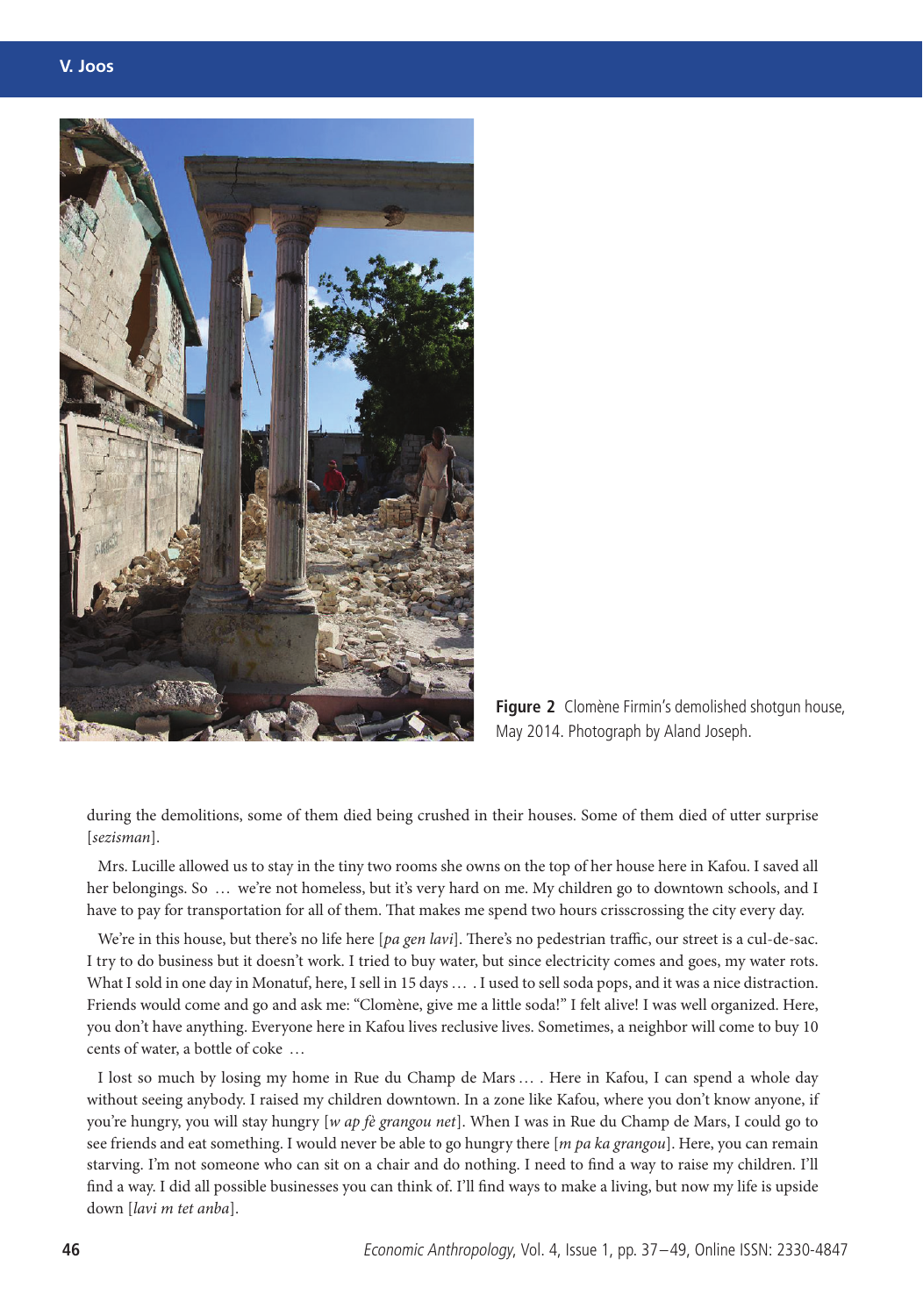Clomène had lived in this part of town for 30 years. She still goes back there on a daily basis to bring her daughter to school and to see Madame Batiste, who now lives a block away from the dusty rubble. As Gordillo (2014:20) suggests, rubble is not simple inorganic matter and can be considered to "have an afterlife, or a history of its own." The rubble of Monatuf is a wound and the trace of social destruction. It is also a form of materiality that has a second life. As Aland Joseph documented, when Clomène's house was demolished, a crew of young men stacked the rare and valuable red bricks filling the wood frame of the shotgun house in their pickup truck and sold them on the spot. The debris of Monatuf feeds the vernacular reconstruction of Port-au-Prince and takes on a life of its own in the peripheral neighborhoods where people turn rubble into livable dwellings again.

# **Conclusion**

In June 2015, in lieu of the houses of my friends and acquaintances, I found piles of rubble where a few young men were still trying to extract whatever resalable they could find. A few *ti komesan* I knew were still vending from stands they placed in front of their former homes. Of the 17 *ti komès* located in shotgun structures I frequented and studied from 2012 to 2014, only 6 survived the demolitions. As Gordillo (2014:81) argues, "destruction disintegrates not just matter but the conditions of sociality that define a particular spatial node."

People use, transform, and give meaning to shotgun houses and use them to fashion themselves as agents of the social, economic, and moral fabric of Haiti. The shotgun house is a vernacular structure emblematic of a strongly independent peasantry that organizes its economy around egalitarian values and female financial control. Clomène's businesses and lifestyles were infused by the ambivalent qualities of a vernacular house that radiated both her belonging to a rural *lakou* and her desire to appear as a respectable and independent woman. Haitian feminist organizations have long placed stable housing as the prime condition to enhance women's security and well-being (Schuller 2015). The actual reconstruction of Haiti through industrialization and destructive top-down urban planning suffocates female-run independent small businesses, narrows an already limited horizon of female work possibilities, and disintegrates socially produced spaces that sustain and support a hardworking population. Clomène's economic practices were not guided by self-interest but are more akin to risk-adverse moral economies described by James Scott. Developing a "number of steady customers [and] pursuing several minor occupations to minimize the danger of ever being entirely out of work" (Scott 1976:24) are strategies that prevail in Clomène's businesses. Her commercial activities are geared toward the constitution of moral spheres where *lakou* values of trust and reciprocity become major assets in times of disaster.

Yet, despite the infusion of *lakou* into commercial activities in shotgun houses, the fact remains that the social life of Monatuf and its intrinsic characteristics have been disregarded by state urban planners who reduce space to a "'mental thing' or a 'mental place'" that can be destroyed and reshaped to fulfill the purely abstract notion of an administrative center capable of attracting investors (Lefebvre 1991:10). What is destroyed is not only physical space but also, to use the words of Henri Lefebvre (1991:312), "a rare qualitative complexity" crafted through social production. Instead of being a land compartmentalized upon abstract functions, Monatuf was a space produced through appropriation of the built environment, self-management of territories, and the constitution of communes. Haitian writer Charles Frédo Grand-Pierre (2014:47) poignantly detailed the destruction of Monatuf: "The space that inhabits us and that we inhabit was rebuilt on our own terms. It was cradled by our dreams and is imbued with unsuspected thoughts which conserve a past that should be inherited by future generations." Bodies cannot be "spirited away" from the space they inhabit. The creative social body "as produced and as the production of space" is a producer of difference that calls for a break "out of the temporal and spatial shell developed in response to labour" (Lefebvre 1991:384). In the case of Monatuf, a maze of corridors linking buildings and people, the houses where independent female-run businesses could thrive and the social relationships that made this place a node of fragmented yet functioning urban *lakou* have vanished.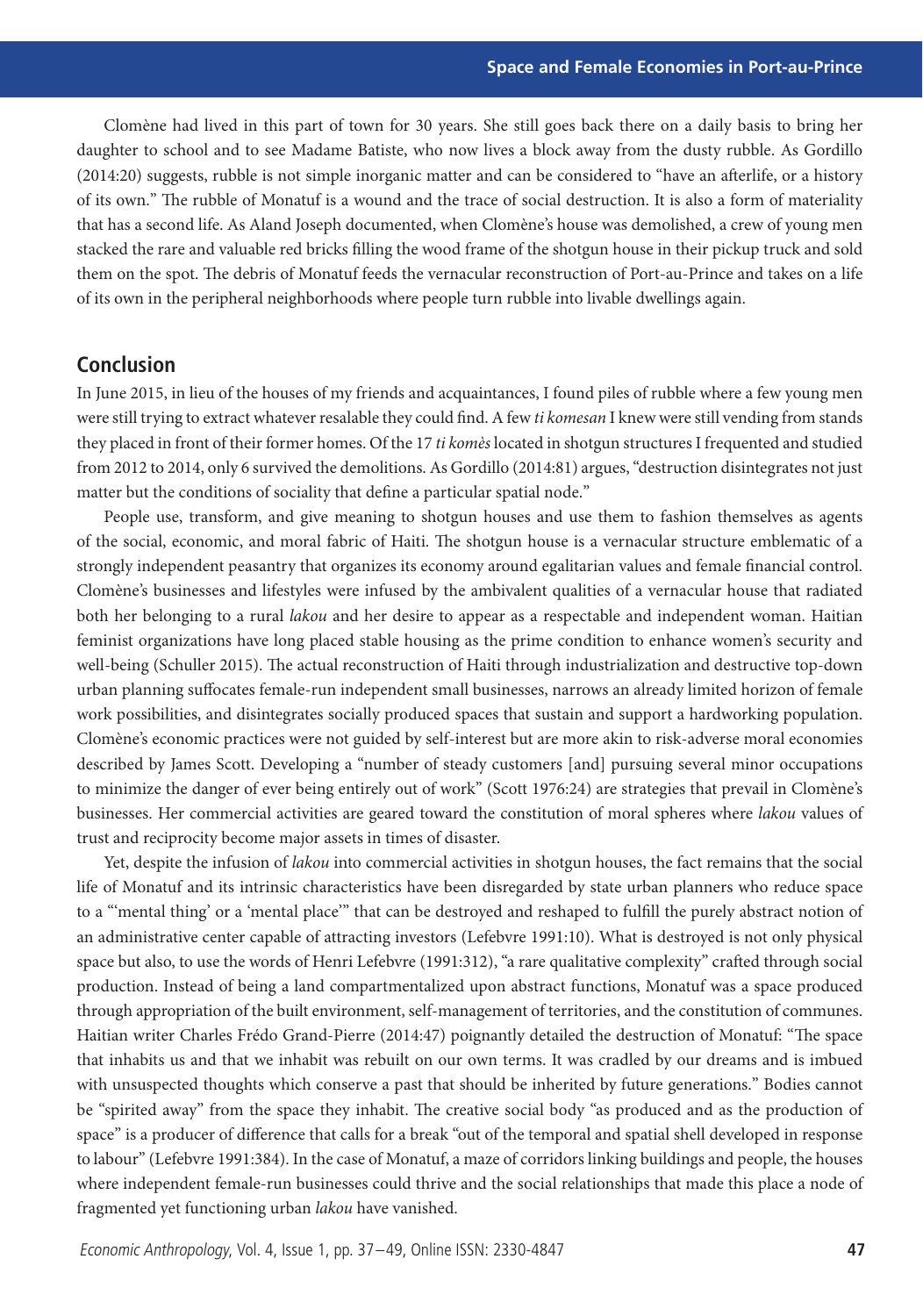# **Acknowledgments**

The author thanks Rudolf Colloredo-Mansfeld, Townsend Middleton, Peter Redfield, Laura Wagner, Samuel Shearer, Paolo Bocci, stef shuster, Amelia Fiske, and David Font-Navarrete, my colleagues at the Duke Thompson Writing Program, and two anonymous reviewers who helped in clarifying the article. In Haiti, the author thanks Aland and Rachel Joseph, Carl and Dieumeps Fils-Aimé, Clomène and Monique Firmin, the book sellers of Rue de la Réunion, and the librarians at the Faculté d'Ethnologie de Port-au-Prince.

## **References**

Allen, Stewart. 2014 An Award Controversy: Anthropology, Architecture and the Robustness of Knowledge. Journal of Material Culture 19:169–184. Anglade, Georges. 1982 Atlas Critique d'Haïti. Montreal: Centre de recherches caraïbes de l'Université de Montréal.

Ansari, Aimée. 2010 Beyond Reconstruction: Re-envisioning Haiti with Equity, Fairness, and Opportunity. Oxford: Oxfam.

Arendt, Hannah. 1973[1958] The Human Condition. Chicago: University of Chicago Press.

Barthélémy, Gérard. 1990 L'univers rural Haïtien: Le pays en dehors. Paris: L'Harmattan.

Browne, Katherine E. 2004 Creole Economics: Caribbean Cunning under the French Flag. Austin: University of Texas Press.

Bulamah, Rodrigo Charafeddine. 2013 O Cultivo dos comuns: Parentesco e Práticas Sociais Em Milot, Haiti. Master's thesis, Universidade Estadual de Campinas.

Burton, Richard. 1997 Afro-Creole: Power, Opposition, and Play in the Caribbean. Ithaca, NY: Cornell University Press.

Corvington, Georges. 1992 Port-au-Prince Au Cours Des Ans. La Ville Coloniale 1743–1789. Port-au-Prince: Deschamps.

Crain, Edward. 1994 Historic Architecture in the Caribbean Islands. Gainesville: University Press of Florida.

Dupuy, Alex. 2013 Class, Power, Sovereignty: Haiti before and after the Earthquake. In Caribbean Sovereignty, Development and Democracy. Linden Lewis, ed. Pp. 17–35. New York: Routledge.

Edwards, Jay D. 2004 A Creole Lexicon: Architecture, Landscape, People. Baton Rouge: Louisiana State University Press.

. 2009 Shotgun: The Most Contested House in America. Buildings and Landscapes 16(1):62–96.

Fischer, Erica. 2010 Building Inspections in Haiti. [http://www.thisiscarpentry.com/2010/05/21/building-inspections-in-haiti/,](http://www.thisiscarpentry.com/2010/05/21/building-inspections-in-haiti/) accessed May 5, 2016.

Gibson-Graham, J. K. 2014 Rethinking the Economy with Thick Description and Weak Theory. Current Anthropology 55(Suppl. 9):S147–S153.

Gordillo, Gastón. 2014 Rubble: The Afterlife of Destruction. Durham, NC: Duke University Press.

Grand-Pierre, Charles Frédo. 2014 Des Maux et des Rues. Collectif. Port-au-Prince: LEGS Editions.

Hetherington, Kevin. 2003 Spatial Textures: Making Place through Touch. Environment and Planning 35(11):1933–1944.

Jérémie. 1922 La Paroisse Saint-Anne. Le Morne à Tuf. Port-au-Prince: L'Abeille.

Joseph, Aland, and Vincent Joos. 2014 Le centre-ville de Port-au-Prince: Entre patrimoine saccagé et vies brisées. Port-au-Prince: Le Nouvelliste.

Kahn, Meredith. 2007 The Shotgun House: An Architecture of Intimacy and Resistance. M.A. thesis, University of Colorado at Boulder.

Kinyanjui, Mary Njeri. 2014 Women and the Informal Economy in Urban Africa: From the Margins to the Centre. London: Zed Books.

Laguerre, Michel S. 1984 Urban Life in the Caribbean: A Study of a Haitian Urban Community. Cambridge, MA: Schenkman.

Lang, Anna, and Justin Marshall. 2011 Devil in the Details: Success and Failure of Haiti's Nonengineered Structures. Earthquake Spectra 27(1):345–372. Lefebvre, Henri. 1991 The Production of Space. Oxford: Blackwell.

Lundahl, Mats. 2013 The Political Economy of Disaster: Destitution, Plunder and Earthquake in Haiti. New York: Routledge.

Manigat, Sabine. 1997 The Urban Caribbean: Transition to the New Global Economy. Alejandro Portes and Carlos Dore-Cabral, eds. Baltimore, MD: Johns Hopkins University Press.

Marchand, Trevor Hugh James. 2001 Minaret Building and Apprenticeship in Yemen. Richmond, VA: Curzon.

McAlister, Elizabeth. 2002 Rara! Vodou, Power, and Performance in Haiti and Its Diaspora. Berkeley: University of California Press.

Millar, Kathleen. 2014 The Precarious Present: Wageless Labor and Disrupted Life in Rio de Janeiro, Brazil. Cultural Anthropology 29(1):32–53.

Mintz, Sidney Wilfred. 2010 Three Ancient Colonies: Caribbean Themes and Variations. Cambridge, MA: Harvard University Press.

Navaro-Yashin, Yael. 2012 The Make-Believe Space: Affective Geography in a Postwar Polity. Durham, NC: Duke University Press.

Nesbitt, Nick. 2013 The End of Cultural Resistance: Haiti, Chibber, and the Universalization of Capital. São Paulo: Universidade de São Paulo, FFLCH/USP, Palestra Numas.

Rémy, Marlène Thélusma. 2008 Contribution de la femme haïtienne à la construction et à la survie de son pays: un bilan quantitatif et qualitatif. Paris: L'Harmattan.

Schuller, Mark. 2009 Poto Mitan: Haitian Women: Pillars of the Global Economy. Videorecording. Tèt Ansanm Productions.

. 2015 Intersectionality, Structural Violence, and Vulnerability before and after Haiti's Earthquake. Feminist Studies 41(1):184–210.

Scott, James C. 1976 The Moral Economy of the Peasant: Rebellion and Subsistence in Southeast Asia. New Haven, CT: Yale University Press.

Shujaa, Mwalimu, and Kenya Shujaa. 2015 Shotgun Houses. In The Sage Encyclopedia of African Cultural Heritage in North America. Pp. 765-767. Thousand Oaks, CA: Sage.

Simone, A. M. (Abdou Maliqalim). 2004 People as Infrastructure: Intersecting Fragments in Johannesburg. Public Culture 16(3):407–429. Till, Jeremy. 2009 Architecture Depends. Cambridge, MA: MIT Press.